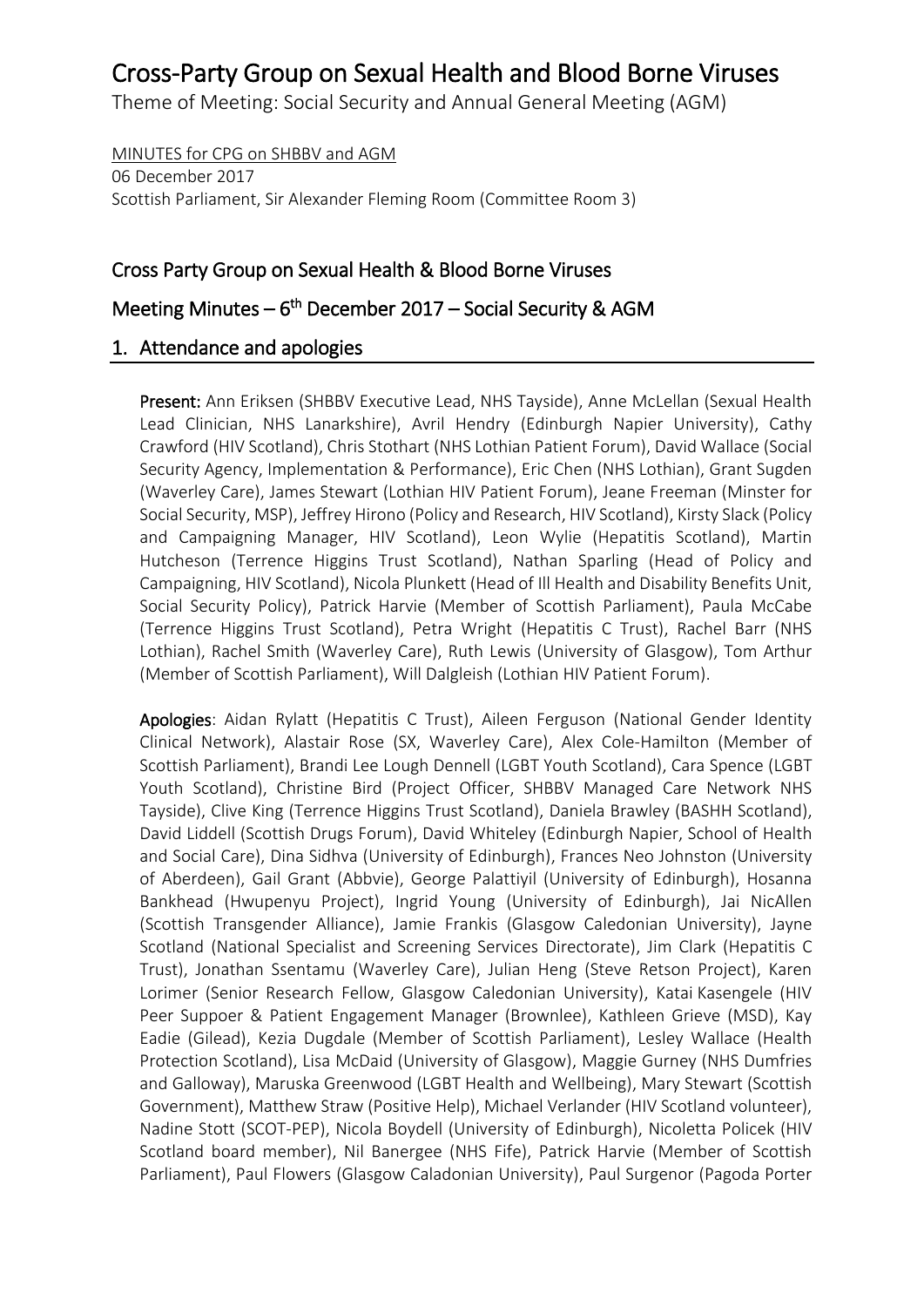Theme of Meeting: Social Security and Annual General Meeting (AGM)

MINUTES for CPG on SHBBV and AGM

06 December 2017 Scottish Parliament, Sir Alexander Fleming Room (Committee Room 3)

Novelli), Pauline McGough (Chair, Lead Clinicians Sexual Health), Ryan Devlin (Edinburgh Youth Stop AIDS), Sian Rees (THT Scotland), Sophie Bridger (Stonewall Scotland), Swang Shallangwa (Waverley Care), Tom Arthur (Member of Scottish Parliament), Urte Macikene (The Hepatitis C Trust), William Ferrie (Steve Retson Project), Yvonne Kerr (NHS Lothian), Zoe Kelly (NHS Ayrshire and Arran). The meeting was convened by Patrick Harvie MSP.

## 2. Welcome and Introductions

Patrick Harvie welcomes everyone and introduces the Minister for Social Security, Jeanne Freeman MSP, who is available only until 1:30PM.

## 3. Social Security

### *Minister for Social Security*

Minister for Social Security Jeane Freeman MSP introduces David Wallace and Nicola Plunkett who are engaged with the establishment of Scotland's new social security agency, noting that there are eleven benefits that are being devolved and transferred over to Scotland. Jeane advises that the UK will retain responsibility over work related benefits, but notes that this is a great opportunity to build a new public service built on the foundation of dignity, respect, and human rights. The social security bill will be passed next spring. The social security will oversee increase in covers allowance, funeral assistance, and changes to the sure start grant. The agency will have a local presence in each local authority and will have available multiple ways in applying for benefits, including the ability to speak with a person.

### *Q&A for Minister Jeane Freeman*

### 1. *Leon Wiley (Hepatitis Scotland) – What has been done to ensure that people most stigmatised and marginalised had an opportunity to weigh in and engage throughout the process?*

Jeane Freeman MSP: There were a number of ways that we engaged and consulted with the community. The Scottish Government asked a number of organisations to organise consultation events. In addition, there were opportunities to submit written submissions for a range of organisations and individuals. There are still opportunities to engage with the process. For example, experience panels are being led by researchers and analysts which are transparent and can be called upon for accountability, and the Government is always looking for new ideas on what more can be done to ensure that the social security agency provides the best services.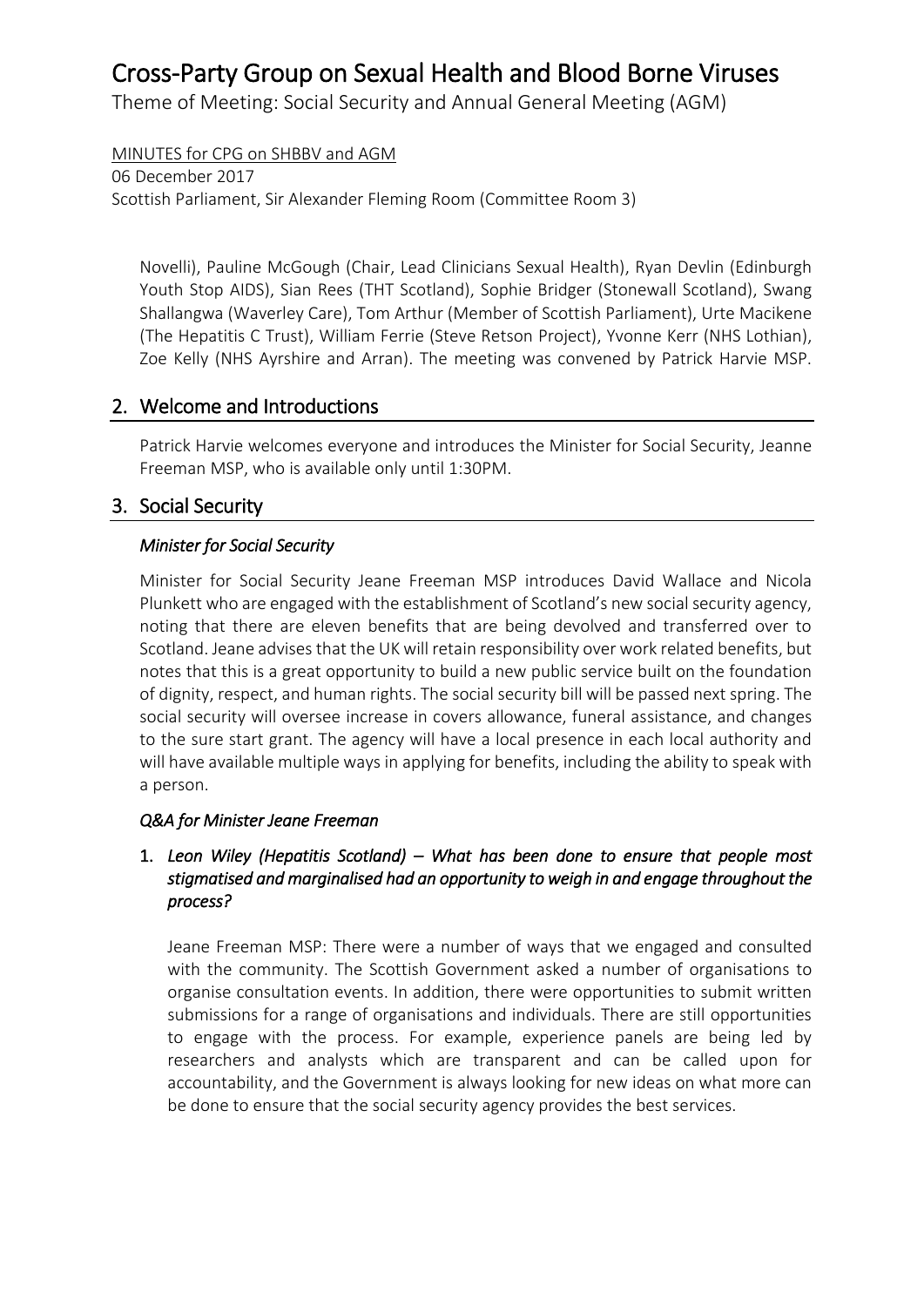Theme of Meeting: Social Security and Annual General Meeting (AGM)

### MINUTES for CPG on SHBBV and AGM

06 December 2017 Scottish Parliament, Sir Alexander Fleming Room (Committee Room 3)

## 2. *Patrick Harvie, MSP – There are plenty of Sexual Health and Blood Borne Viruses (SHBBV) conditions that carry stigma. How do their conditions impact engagement with social security?*

Jeane Freeman MSP: This is a common theme where many people are prevented from coming forward to share their thoughts and opinions. Social security is a huge exercise in building trust. There is a perception that the system does not put the best interest of their citizens in mind and the Scottish Government wants to change this. We want people to come forward and tell us what they think.

### 3. *Petra Wright (Hepatitis C Trust) – How will the 'man on the street' understand the benefits provided by the new social security agency? There is a lot of confusion right now around social security and who provides the benefits.*

Jeane Freeman MSP: There is a lot of potential for confusion. Our locally based social security staff will be assisted to provide clarification and direction if needed. Plus, organisations will have assisted staff to help. It can be confusing since individuals will be receiving UK and Scottish benefits, we need a system where everyone is involved and not create unintended consequences with the UK.

### 4. Nathan Sparling (HIV Scotland) – The experience panels and the current bill refers to physical and mental health *impairments*. How are we ensuring that the language we use is not stigmatising?

Jeane Freeman MSP: We use similar languages that are present in current Scottish legislation and international conventions, such as the Scotland's Equality Act and the United Nations Convention on the Rights of People with Disability (CRPD). Evidence and benefits will provide the basis of the language used within the bill and agency. We feel that we will be judged by how we provide the benefits, as opposed to the language used. However, submissions can be made to make revisions and changes to stigmatising language.

### *Q&A for Agency and Implementation Team*

Executive Director Social Security Implementation David Wallace introduces himself and explains that there will be challenges ahead. The establishment of the agency is complex and will take time. Further, he explains that currently people are receiving benefits from a range of systems, where a unified system would be beneficial. There is an incorrect assumption that the infrastructure is already in place, but everything is being built from scratch.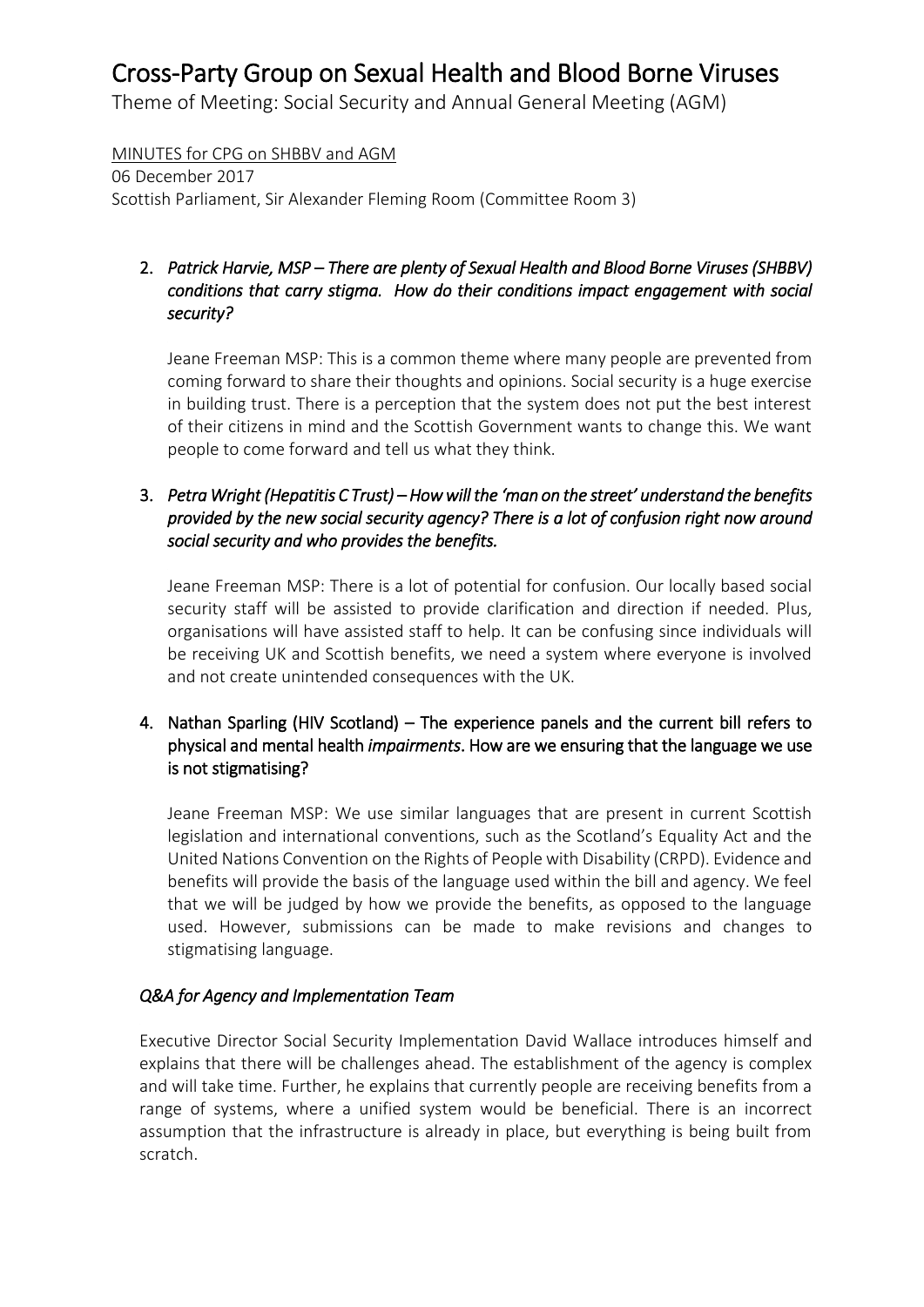Theme of Meeting: Social Security and Annual General Meeting (AGM)

#### MINUTES for CPG on SHBBV and AGM

06 December 2017 Scottish Parliament, Sir Alexander Fleming Room (Committee Room 3)

### 1. Nathan Sparling (HIV Scotland) – Regarding implementation, we've heard reports on recommendations to roll out a series of training for frontline staff. Is there something along these lines in the pipeline?

David Wallace was interested if the DWP took up the offer of training. The Agency will be happy to speak with any organisations about training front line staff on how to navigate the agency and its services. He adds that there is a lot of goodwill out there. The agency is always looking at ways to make the current system better, including employing staff that understand the dynamics and cycles of poverty, that poverty isn't a choice. The questions is how do we target information better?

### 2. Leon Wiley (Hepatitis Scotland) – Key is attitude. There needs to be a recruitment process to engage and hire the right attitudes.

David Wallace agrees, and adds that there will be a competency-based recruitment process, including taking into account attitudes.

#### *Discussion for Actions*

Will Dalgleish from the Lothian HIV Patient Forum adds that, of the services being commissioned, there's a lot of discord on people using SHBBV services and patient groups. We need to ensure that we all work together. There must also be transparent process on how services are tendered.

Nathan Sparling (HIV Scotland) starts off by asking if the social security agency will include language on addressing stigma within their overarching themes of fairness, respect, and dignity. Leon Wiley (Hepatitis Scotland) responding to Nathan Sparling's advice on adding anti-stigma language to the agency's value statement asks how will the agency address stigma under the new agency? Nathan Sparling responds that, by addressing stigma within the Agency's language will help enshrine values of anti-stigma. Leon Wylie adds that it may be hard to legislate 'stigma.' Patrick Harvey (MSP) states that adding anti-stigma language into the agency's values and principals provides good intent and can be used as an example for other systems and services to follow suit.

Ann Eriksen (NHS Tayside, SHBBV Executive Lead) states that we need more discussion and action around eliminating BBVs. There needs to be a national best practice processes in place. There's work already being done around and led by Hepatitis C Trust and the CPG work on eliminating Hepatitis C (HCV). Nathan Sparling agrees but advises access to HCV services in the main topic, and eliminating HCV is secondary. Grant Sugden (Waverley Care) agrees that access to SHBBV services is important, although HCV may need its own focus.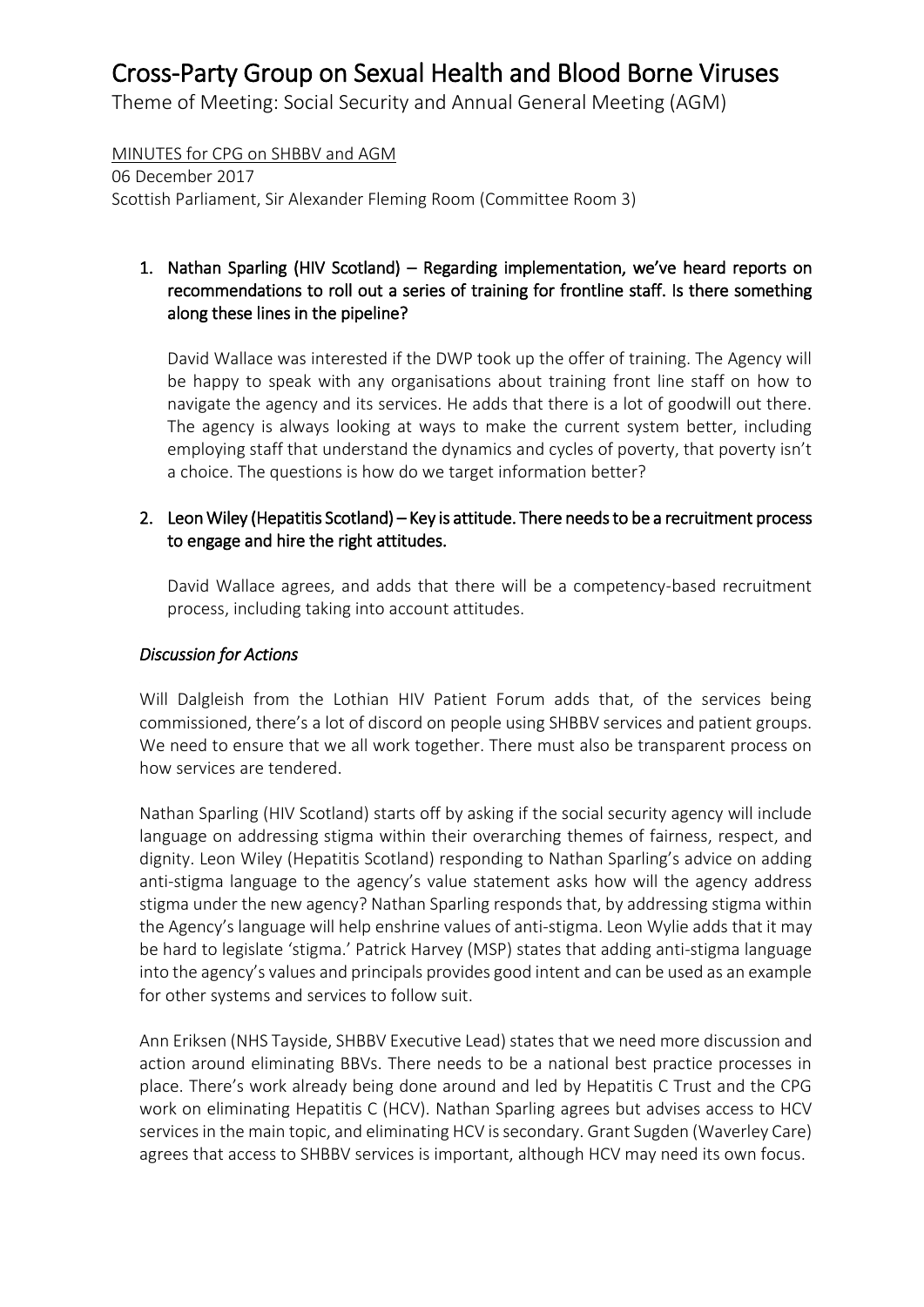Theme of Meeting: Social Security and Annual General Meeting (AGM)

MINUTES for CPG on SHBBV and AGM

06 December 2017 Scottish Parliament, Sir Alexander Fleming Room (Committee Room 3)

Nathan Sparling advises that there is also very little information on transgender people and SHBBVs. Grant Sugden advises the intersection between mental health and SHBBVs, especially for transgender populations. He adds that Karen Lorimer would be a good person to consult in this area.

Anne McLellan (Sexual Health Lead Clinician, NHS Lanarkshire) recommends that the sexual health and blood borne viruses should be discussed separately due to PrEP pressure. BBVs should be discussed alongside access to testing services. There is a potential to collaborate with other cross party groups to affect change at the policy and delivery level. It is clear that SHBBV is a national priority to government and it's important to understand drivers and facilitators of SHBBVs. Ann Eriksen agrees and adds that there should also be some emphasis on complementary services, such as harm reduction.

# 4. Future work plan discussion to confirm 2018 work plan

Nathan Sparling starts by stating that there are themes that needs to be addressed in 2018 and we can break the meetings into five themes (below). We should also look at collaborating with other cross party groups and get the backing of MSPs. The below themes will provide the basis for 2018's five CPG on SHBBV meetings. CPG members are agreeable too ensure meetings happen in the evening.

- *Women's sexual and reproductive health rights*
- *Access to sexual health services*
- *BBV testing (HCV)*
- *Mental and Sexual Health*
- *Addiction Services*

# 5. Close

No additional questions or business discussed.

# 6. Annual General Meeting (AGM)